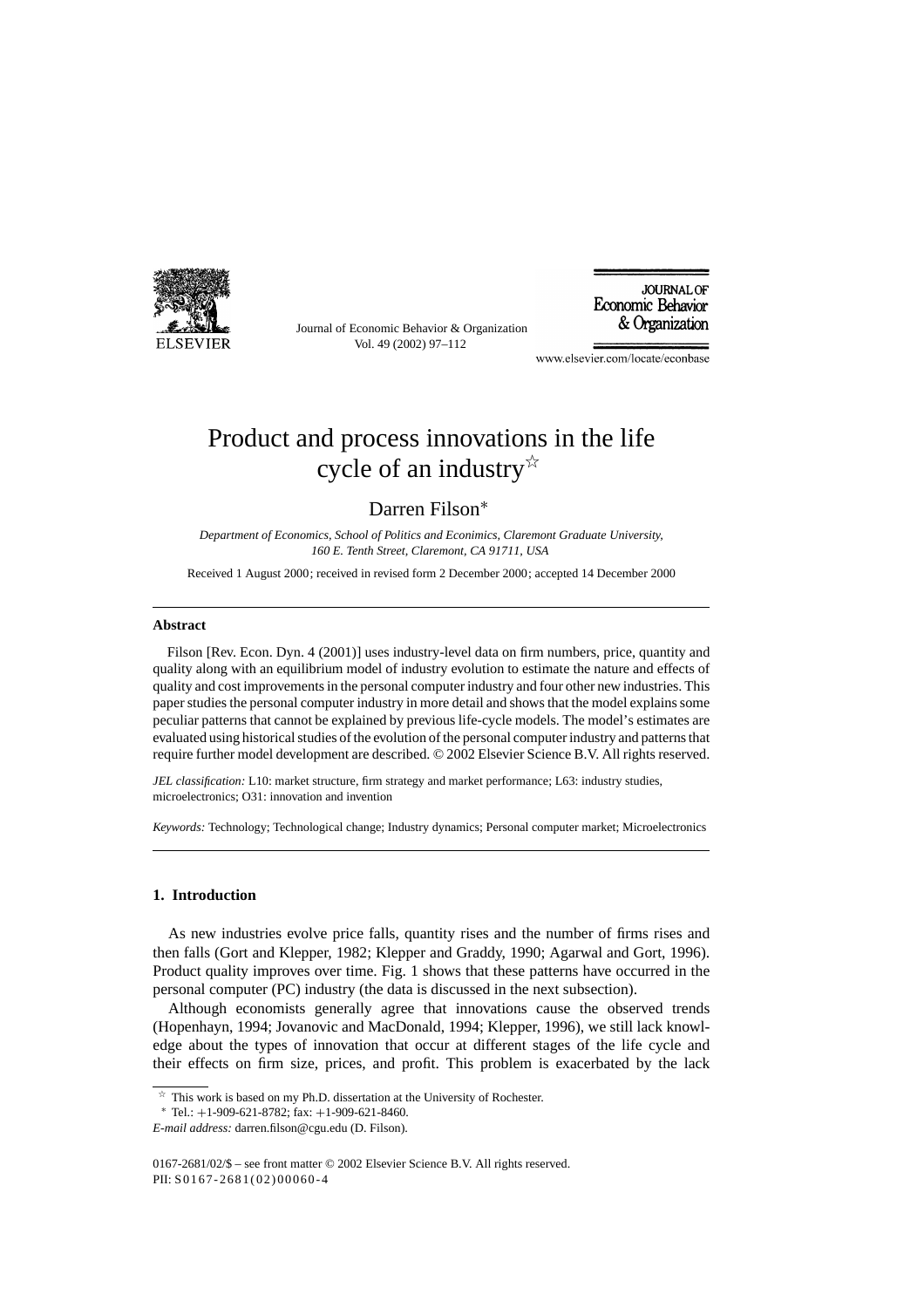

Fig. 1. Firm number, price, market quantity and quality.

of useful measures of innovation. Patents are hard to value and not all innovations are patented or documented in trade journals. In particular, cost innovations are often kept secret (Levin et al., 1987). Private companies do not report R&Dexpenditures and public companies are typically multiproduct firms (IBM, for example), making it difficult to determine R&Dexpenditures for any particular product.<sup>1</sup>

Filson (2001) attempts to overcome the measurement problem by using industry-level data on firm numbers, price, quantity and quality along with an equilibrium model of industry evolution to estimate trends in quality, variable costs and fixed costs. The model is estimated using five industries: the early automobile industry, the PC industry, the rigid disk drive industry, the computer monitor industry and the computer printer industry. The estimates for the early automobile industry match conventional wisdom about technological change over the life cycle (Utterback and Abernathy, 1975; Klepper, 1996): the rate of quality improvement is highest early on, the rate of cost improvement is higher later on and firms obtain lower variable costs and higher fixed costs over time. However, the estimates for the modern microelectronics industries depart from this pattern in several ways: the rate of quality improvement does not diminish over time, the rate of cost improvement is not always highest later in the life cycle and while variable and fixed cost tradeoffs tend to occur they do not always involve decreasing variable costs and increasing fixed costs.

<sup>&</sup>lt;sup>1</sup> Gort and Klepper (1982) and Abernathy et al. (1983) attempt to measure innovation over the industry life cycle. Griliches (1990) and Cohen (1995) discuss the difficulty of measuring innovation. Archibugi et al. (1994) show that the measurement method affects conclusions about the nature of innovation.